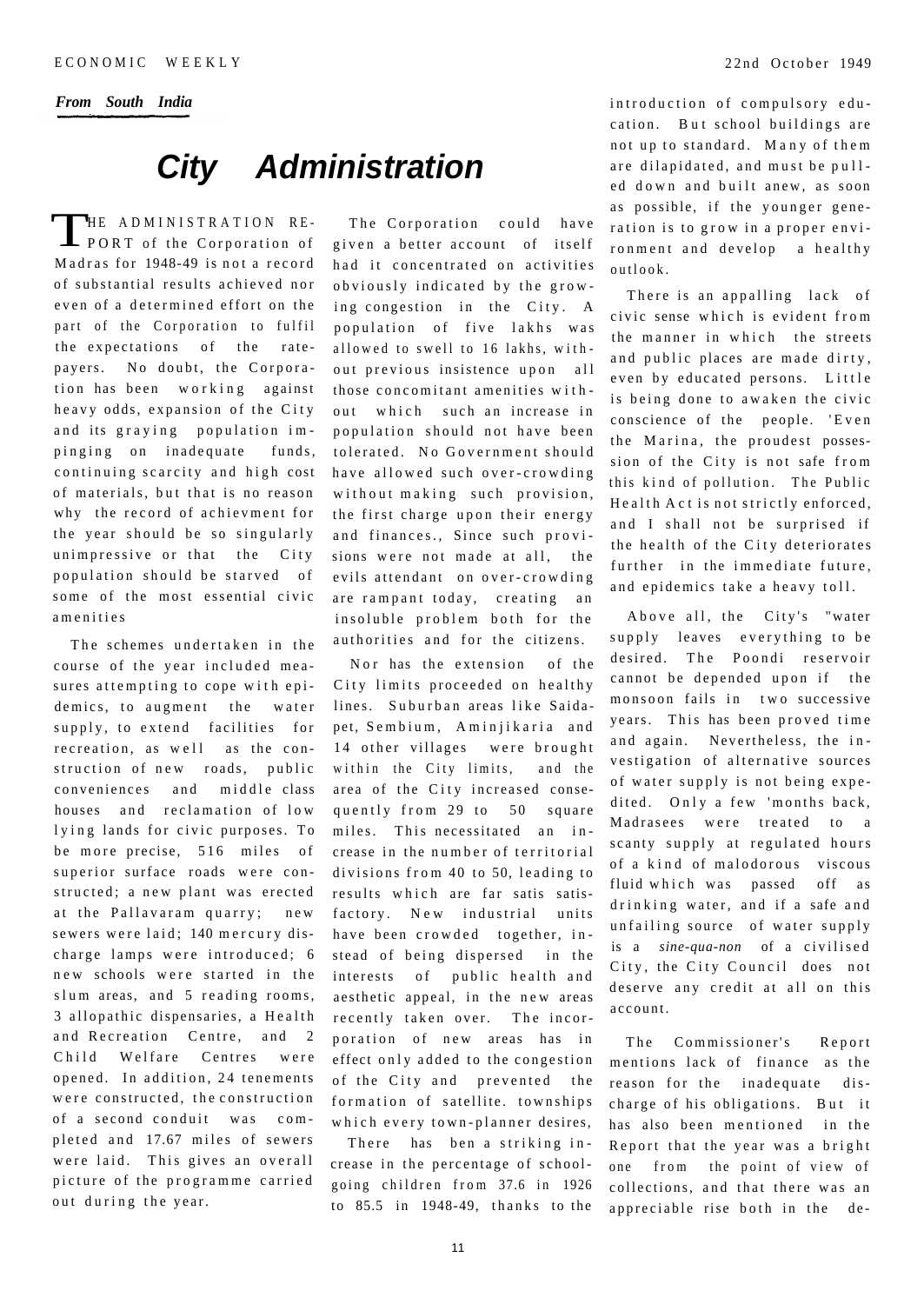ther even if additional sources of revenue were made available to the Corporation the progress in the provision of civic amenities would be substantial. The total receipts under Revenue Account during the year amounted to in the previous year; the total expenditure was Rs. 182.45 lakhs, tion .

The Town Planning Depart-

mand and collection of taxes ment is now busy at work on a under all heads. I wonder whe - Master Plan for the City "in Rs. 176 lakhs against Rs. 156 lakhs one." The details of this Master against Rs, 160.84 lakhs, but with - if this Master plan will work a out "visible progress in any direc- miracle and bring relief to the which industry, banks, shops, schools, and the suburbs can fit together tidily, and which will try to prevent the misuse of land and ugly forms of development and bring congenial conditions 'both at home and at work to every-Plan have not been given out in the Report. Let us wait and see muc h harassed civilian .



### **FORTHCOMIN G CHANGE S I N T H E CENTRA L SE T U P**

### (Continued from page 8)

covers essential goods; no State can impose a sales tax on goods declared by Parliament to be essential for the life of the community unless the . President's assent has been obtained.

As a result C.'P. will, lose about Rs. 1 crore annually-Bihar a little more than Rs. 2 crores and every other province also will be deprived of a sizeable revenue mainly due to the operation of the two latter restrictions. A serious limitation of this Article is that while it protected the interests of the Central Government and also of the States, it did not protect the interests of the consumer. While in some provinces the tax was levied only when the goods were passed on to the consumer, in others it was levied at all stages. There was also no limit to the rate of levy.

| <u>D</u> ENÅÎBANK                                          |
|------------------------------------------------------------|
| <b>DEVKARAN NANISE BANKING CRIVE</b>                       |
| administration of the contract and<br>Head Office Bombay & |

**48 Branches** 

| <b>Authorised</b><br>Cap'tal         |     | Rs. 1,00,00,000 |  |
|--------------------------------------|-----|-----------------|--|
| Subscribed &                         |     |                 |  |
| Paid-up                              | Rs. | 50,00,000       |  |
| <b>Reserve Fund</b>                  | Rs. | 16,00,000       |  |
| Deposits 30-6-49 Rs. 6,72,00,000     |     |                 |  |
| <b>Working Funds Rs. 8,00,00,000</b> |     |                 |  |
| No. of Accounts                      |     | 66,693          |  |
| Denabank will shortly open           |     |                 |  |
| branches at Jamnagar &               |     |                 |  |
| Malegaon.                            |     |                 |  |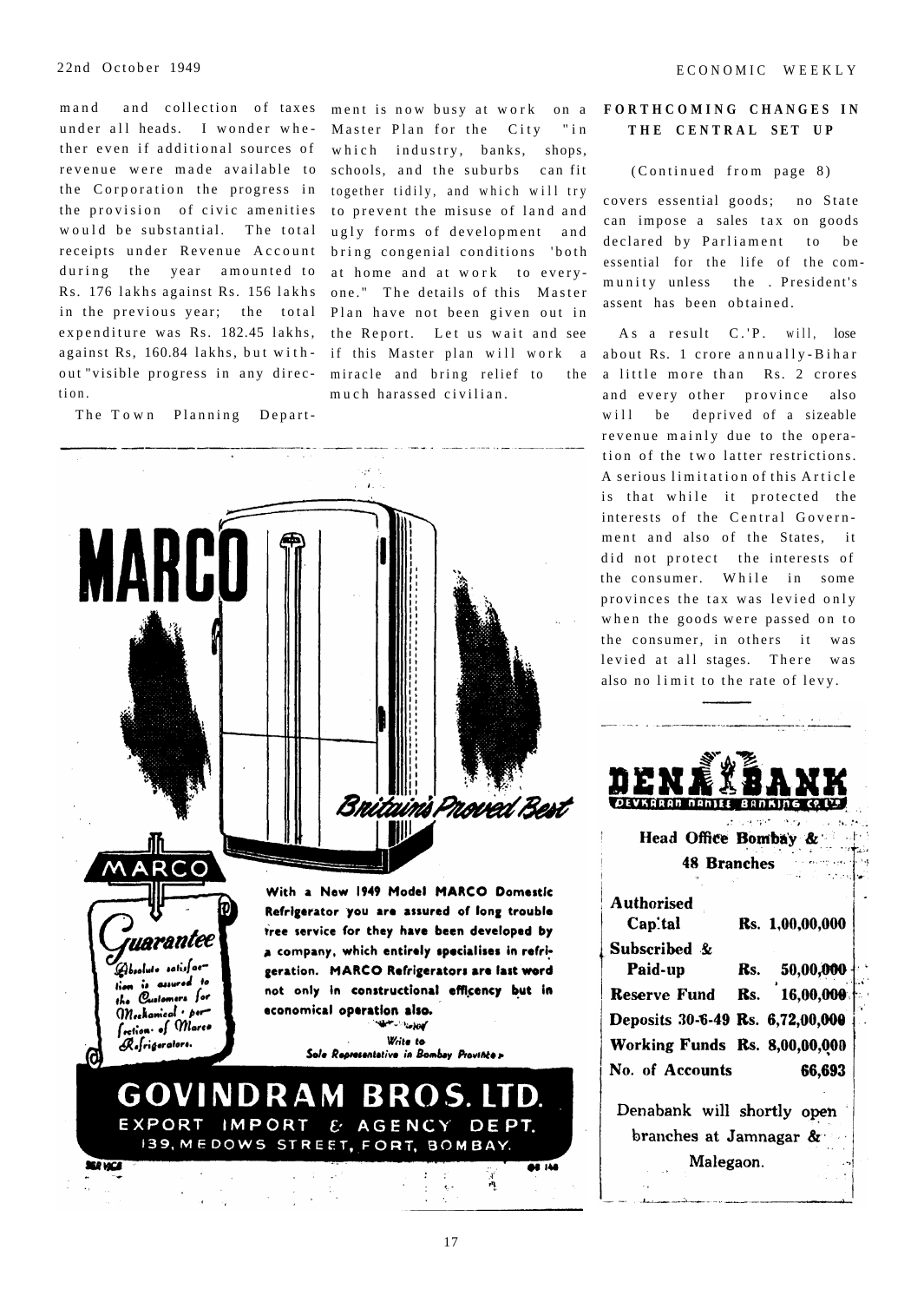# DIVALI TO DIVALITE T

|                                                                                   |                        |                    |                                              |                                              |                                              |                             | 网络地名                 |           |                   |                        | 1948                 |                         |                                                        |
|-----------------------------------------------------------------------------------|------------------------|--------------------|----------------------------------------------|----------------------------------------------|----------------------------------------------|-----------------------------|----------------------|-----------|-------------------|------------------------|----------------------|-------------------------|--------------------------------------------------------|
|                                                                                   |                        | <b>ITEM</b>        |                                              |                                              |                                              |                             | <b>Contractor</b>    | July      |                   | Aucust                 | Sopt.                | Oct.                    | Nov.                                                   |
|                                                                                   |                        |                    |                                              |                                              |                                              |                             |                      |           |                   |                        |                      | <b>CURRENCY</b>         | AND                                                    |
|                                                                                   |                        |                    | (In Lakhs of Rupees)                         |                                              |                                              |                             |                      |           |                   |                        | (In Lakhs of Rupees) |                         |                                                        |
| Reserve Bank of India:                                                            |                        |                    |                                              |                                              |                                              |                             |                      |           |                   |                        |                      |                         |                                                        |
| Total notes issued (A)<br>Gold Cain and Builion (B)                               | $\ldots$               |                    | $\ddot{\phantom{a}}$<br>$\ddot{\phantom{a}}$ | $\ddot{\phantom{0}}$<br>$\ddot{\phantom{a}}$ |                                              |                             |                      |           | 1,281,51<br>42,72 | 1,252,88<br>42,72      | 1,239,57<br>42,72    | 1,240,45<br>42,72       | 1,225,18<br>42,21                                      |
| Foreign Securities (C)                                                            | $\ddot{\phantom{a}}$   |                    | $\sim$ $\sim$                                | $\sim$ $\sim$                                |                                              | $\ddot{\phantom{0}}$        |                      |           | 1,080,80          | 796,64                 | 796,64               | 796,64                  | 786,24                                                 |
| Ruse Coin                                                                         | $\ddot{\phantom{a}}$   |                    | $\ddot{\phantom{a}}$                         | $\ddot{\phantom{a}}$                         |                                              |                             |                      |           | 43.84             | 45,21                  | 45,89                | 46,77                   | ,46,59                                                 |
| Rues Securities<br>$\mathbf{Q}$ + $\mathbf{C}$ as $\mathcal{C}$ of $\mathbf{A}$ . | $\ddot{\phantom{a}}$   |                    | $\sim$<br>$\ddot{\phantom{a}}$               | $\sim$                                       | $\ddot{\phantom{0}}$                         | $\ddot{\phantom{0}}$<br>. . |                      |           | 114,15<br>87.67   | 368,31<br>67.00        | 354.31<br>67.71      | 354,31<br>67.67         | 350.14<br>. 67.62                                      |
| Deposits:                                                                         |                        |                    |                                              |                                              |                                              |                             |                      |           |                   |                        |                      |                         |                                                        |
| Central Government                                                                |                        |                    |                                              | $\ddot{\phantom{0}}$                         |                                              | $\ddot{\phantom{a}}$        |                      |           | 216,12            | 234,16                 | 229,69<br>19,82      | 241.82<br>17,81         | 228,61<br>12,28                                        |
| Other Governments<br>Banks<br>$\sim$ $\sim$                                       | $\sim$ $\sim$          |                    | $\sim$ $\sim$<br>$\ddot{\phantom{a}}$        | $\ddot{\phantom{a}}$<br>$\ddot{\phantom{a}}$ | $\ddot{\phantom{a}}$                         | $\ddot{\phantom{0}}$        |                      |           | 16,68<br>112,52   | 16,87<br>95,50         | 93,93                | 66.54                   | 85,43                                                  |
| Others<br>$\ddot{\phantom{a}}$                                                    | $\ddot{\phantom{a}}$   |                    | $\ddot{\phantom{a}}$                         | $\ddot{\phantom{a}}$ .                       |                                              |                             |                      |           | 48,90             | 59,67                  | 68,07                | 65,95                   | 55,86                                                  |
| Total                                                                             |                        |                    | $\sim$ $\sim$                                | $\ddot{\phantom{a}}$                         |                                              | $\ddot{\phantom{a}}$        |                      |           | 394,22            | 406.21                 | 401,50               | 392,13                  | 382,17<br>$\cdot$                                      |
| Balances held Abroad (f)<br>Scheduled Banks:                                      |                        |                    |                                              |                                              |                                              |                             |                      |           | 312,02            | 306,12                 | 303,39               | 292.22                  | 276,38                                                 |
| Demand Liabilities                                                                | $\ddotsc$              |                    |                                              | $\ddot{\phantom{a}}$                         |                                              | $\ddot{\phantom{a}}$        |                      |           | 695,45            | 693,61                 | 687,97               | 670.94                  | 674,28                                                 |
| Time Liabilittes                                                                  | $\ddotsc$              |                    |                                              | $\ddot{\phantom{a}}$                         |                                              | $\ddot{\phantom{0}}$        |                      |           | 314,81            | 312,69                 | 305,05               | 298,48                  | 297,51                                                 |
| Total Liabilities (A)<br>Cash (B)                                                 | $\ddot{\phantom{a}}$ . |                    | $\ddot{\phantom{a}}$ .                       | $\ddot{\phantom{a}}$                         | $\ddot{\phantom{a}}$                         | $\ddot{\phantom{a}}$        |                      |           | 1,010,26<br>38,55 | 1,006,30<br>37,49      | 993,02<br>37,95      | 969,42<br>34,79         | 971,78<br>38,17                                        |
| $\ddot{\phantom{0}}$<br>Balances with the Reserve Bank (C)                        | $\ddot{\phantom{a}}$   |                    | $\ddot{\phantom{0}}$                         | $\ddot{\phantom{a}}$<br>$\ddot{\phantom{a}}$ | $\ddot{\phantom{0}}$<br>$\ddot{\phantom{a}}$ | $\ddot{\phantom{a}}$        |                      |           | 111,71            | 92,86                  | 93,02                | 65,64                   | 84,51                                                  |
| $(B) + (C)$ as $\%$ of $(A)$ .                                                    |                        |                    | $\ddot{\phantom{a}}$                         | $\ddot{\phantom{a}}$                         |                                              | $\ddot{\phantom{0}}$        |                      |           | 14.87             | 12.95                  | 13.19                | . 10.36                 | 12.62                                                  |
| Advances (D)                                                                      | $\ddot{\phantom{a}}$   |                    | $\ddot{\phantom{a}}$                         | $\ddot{\phantom{0}}$                         |                                              | $\ddot{\phantom{0}}$        |                      |           | 406,34            | 394,36                 | 389,59               | 404,63                  | 399,48                                                 |
| Bills discounted (E)<br>$(D) + (E)$ as $\%$ of $(A)$ .                            | $\ddot{\phantom{a}}$   |                    | $\ddot{\phantom{a}}$<br>$\ddot{\phantom{a}}$ | $\ddot{\phantom{a}}$<br>$\ddot{\phantom{1}}$ | $\ddot{\phantom{a}}$                         | $\ddot{\phantom{1}}$        |                      |           | 15,54<br>41.76    | 14.69<br>40.65         | 13,27<br>40.57       | 14.21<br>43.20          | 16.56<br>42.81                                         |
| Cheque Clearances                                                                 |                        |                    |                                              |                                              |                                              |                             |                      |           | 5,78,53           | 5,02,75                | 5,62,42              | 5,09,23                 | 5,19,66                                                |
|                                                                                   |                        |                    |                                              |                                              |                                              | $\ddot{\phantom{1}}$        |                      |           |                   |                        |                      |                         |                                                        |
| (i) Includes cash and short term securities.                                      |                        |                    |                                              |                                              |                                              |                             |                      |           |                   |                        |                      | II.<br><b>INDEX</b>     | <b>OF</b>                                              |
|                                                                                   |                        |                    |                                              |                                              |                                              |                             |                      |           |                   |                        |                      |                         | (Average of Weeks)                                     |
| Government Securities                                                             | $\ddot{\phantom{a}}$   |                    |                                              |                                              |                                              |                             |                      |           | 114.7             | 114.9                  | 115.1                | 115.1                   | 114.8                                                  |
| Industrial Securities:                                                            |                        |                    | 3.9%                                         |                                              |                                              |                             |                      |           |                   |                        |                      |                         |                                                        |
| Fixed Yield                                                                       | $\ddot{\phantom{a}}$   |                    |                                              |                                              | $\ddot{\phantom{1}}$                         | $\ddot{\phantom{0}}$        |                      |           | 159.2             | 157.3                  | 157.1                | 157.6                   | 157.1                                                  |
| Variable Yield                                                                    |                        |                    | $\ddot{\phantom{0}}$                         |                                              | $\ddot{\phantom{0}}$                         | $\ddot{\phantom{0}}$        |                      |           | 164.9             | 167.3                  | 163.0                | 162.6                   | 158.1                                                  |
|                                                                                   |                        |                    |                                              |                                              |                                              |                             |                      |           |                   |                        |                      | <b>INDEX</b><br>Щ.      | ОF                                                     |
|                                                                                   |                        |                    |                                              |                                              |                                              |                             |                      |           |                   |                        |                      | AVERAGE OF WEEKS, BASE: |                                                        |
|                                                                                   |                        |                    |                                              |                                              |                                              |                             |                      |           |                   |                        |                      |                         |                                                        |
| Food Articles<br>Industrial Raw Materials                                         |                        |                    |                                              |                                              |                                              |                             |                      |           | 390.7             | 397.7                  | 396.6                | 393.1                   | 394.1                                                  |
| Semi-Manutactured Articles                                                        |                        |                    |                                              | . .                                          | $\ddot{\phantom{1}}$                         |                             |                      |           | 449.9<br>338.2    | 438.1<br>330.7         | 435.1<br>340.2       | 435.7<br>340.4          | 440.3<br>341.0                                         |
| Manufactured Articles                                                             |                        |                    |                                              | . .                                          | $\ddot{\phantom{0}}$                         |                             |                      |           | 370.1             | 352.8                  | 348.0                | 347.6                   | 345.8                                                  |
| Miscellaneous<br>. .                                                              | . .                    |                    | $\blacksquare$                               | ٠.                                           | $\ddot{\phantom{1}}$                         | . .                         |                      |           | 537.3             | 532.6                  | 531.1                | 547.8                   | 548.0                                                  |
| General Index<br>$\cdot$ .                                                        | $\ddot{\phantom{1}}$   |                    | $\ddot{\phantom{0}}$                         | . .                                          | $\ddot{\phantom{a}}$                         |                             |                      |           | 389.6             | 382.9                  | 382.3                | 381.7                   | 382.3                                                  |
|                                                                                   |                        |                    |                                              |                                              |                                              |                             |                      |           | IV.               |                        | WORKING              | <b>CLASS</b>            | <b>COST</b>                                            |
|                                                                                   |                        |                    |                                              |                                              |                                              |                             |                      |           |                   |                        |                      |                         | (Monthly Averages)                                     |
|                                                                                   |                        |                    |                                              |                                              |                                              |                             |                      |           |                   |                        |                      |                         |                                                        |
| Bombay†<br>Madrastt                                                               |                        |                    |                                              |                                              |                                              |                             |                      |           | 312<br>314        | 321<br>315             | 323<br>311           | 315<br>310              | $-317$<br>311                                          |
| Kanpur                                                                            |                        |                    |                                              |                                              |                                              | . .                         |                      |           | 516               | 534                    | 558                  | 547                     | 534                                                    |
| Delhi*                                                                            |                        |                    |                                              | $\ddot{\phantom{0}}$                         |                                              |                             |                      |           | 140               | 140                    | 135.                 | 136                     | . 136                                                  |
| Nagpur''<br>. .<br>Calcutta                                                       |                        |                    |                                              | $\ddot{\phantom{1}}$                         | $\ddot{\phantom{0}}$                         |                             |                      |           | 385<br>356        | 380<br>363             | 383<br>360           | 386<br>358              | 387                                                    |
| i.                                                                                |                        |                    |                                              |                                              |                                              |                             |                      |           |                   |                        |                      |                         | 351                                                    |
|                                                                                   |                        |                    |                                              |                                              |                                              | 1948                        |                      |           |                   |                        | V.                   | <b>BULLION</b>          | PRICES,                                                |
| Gold (per tola)                                                                   |                        | July               |                                              | August                                       |                                              |                             |                      | September |                   | October                | November             |                         | December                                               |
| Highest                                                                           |                        | 115 5 0            |                                              | 121 0 0                                      |                                              |                             | 120<br>0             | 4         | 116               | 0<br>0                 | 114                  | 1<br>0                  | 114<br>5.<br>- 0                                       |
| Lowest<br>Average"                                                                | 110<br>113             | 3<br>7             | 0<br>3                                       | 111 14<br>114 10                             | 0                                            |                             | 112<br>4<br>115<br>o | 0<br>7    | 113<br>114        | 3<br>0.<br>10<br>0     | 112<br>113           | 5<br>O<br>2<br>4        | 112<br>$\mathbf{0}$<br>- 0                             |
|                                                                                   |                        |                    |                                              |                                              |                                              |                             |                      |           |                   |                        |                      |                         | 113<br>0<br>- 1<br>ء.<br>$\mathcal{D}_{\mathcal{F}}$ . |
|                                                                                   |                        |                    |                                              |                                              |                                              |                             |                      |           |                   |                        |                      |                         |                                                        |
| Silver (per 100 tolas)<br>Highest                                                 | 178                    | 0<br>0             |                                              | 177 15                                       | 0                                            |                             | 179<br>6             | 0         | 180 -             | 0<br>0.                | 178                  | 8<br>0                  | 180 14<br>- 0                                          |
| Lowest<br>Average'                                                                | $-167$<br>174          | $0\quad 0$<br>2 10 |                                              | 174<br>176                                   | 4<br>0<br>4<br>-1                            |                             | 168<br>6<br>174<br>6 | 0<br>2    | 176               | 172 13<br>0<br>4.<br>0 | 174<br>146<br>6      | з<br>0<br>0             | 174<br>8<br>- 0<br>178<br>5<br>- 5                     |

\* Average of closing quotations for working days.<br>
+ Year-ending June 1934-100.<br>
\* + Year-ending June 1936 = 100.

\*  $1944 = 100$ .<br>\*\* Does not include house-rent.